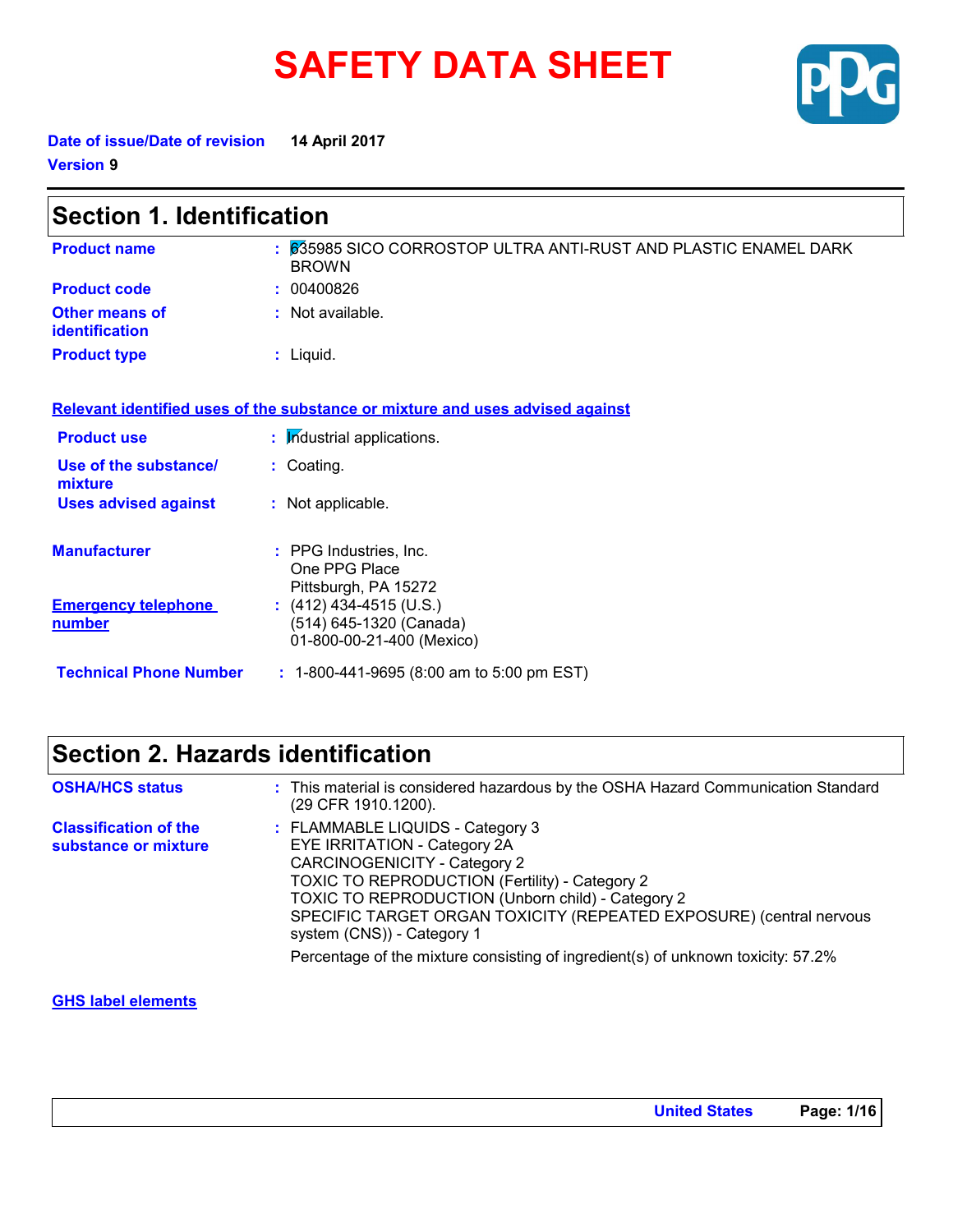# **Section 2. Hazards identification**

| <b>Hazard pictograms</b>                   |                                                                                                                                                                                                                                                                                                                                                                                                                                                                                                                                                                                                                                                                                                                                 |
|--------------------------------------------|---------------------------------------------------------------------------------------------------------------------------------------------------------------------------------------------------------------------------------------------------------------------------------------------------------------------------------------------------------------------------------------------------------------------------------------------------------------------------------------------------------------------------------------------------------------------------------------------------------------------------------------------------------------------------------------------------------------------------------|
| <b>Signal word</b>                         | : Danger                                                                                                                                                                                                                                                                                                                                                                                                                                                                                                                                                                                                                                                                                                                        |
| <b>Hazard statements</b>                   | : Flammable liquid and vapor.<br>Causes serious eye irritation.<br>Suspected of damaging fertility or the unborn child.<br>Suspected of causing cancer.<br>Causes damage to organs through prolonged or repeated exposure. (central nervous<br>system (CNS))                                                                                                                                                                                                                                                                                                                                                                                                                                                                    |
| <b>Precautionary statements</b>            |                                                                                                                                                                                                                                                                                                                                                                                                                                                                                                                                                                                                                                                                                                                                 |
| <b>Prevention</b>                          | : Obtain special instructions before use. Do not handle until all safety precautions have<br>been read and understood. Wear protective gloves. Wear eye or face protection.<br>Wear protective clothing. Keep away from heat, hot surfaces, sparks, open flames and<br>other ignition sources. No smoking. Use explosion-proof electrical, ventilating, lighting<br>and all material-handling equipment. Use only non-sparking tools. Take precautionary<br>measures against static discharge. Keep container tightly closed. Do not breathe vapor.<br>Do not eat, drink or smoke when using this product. Wash hands thoroughly after<br>handling.                                                                             |
| <b>Response</b>                            | : Get medical attention if you feel unwell. IF exposed or concerned: Get medical<br>attention. IF ON SKIN (or hair): Take off immediately all contaminated clothing. Rinse<br>skin with water or shower. IF IN EYES: Rinse cautiously with water for several minutes.<br>Remove contact lenses, if present and easy to do. Continue rinsing. If eye irritation<br>persists: Get medical attention.                                                                                                                                                                                                                                                                                                                              |
| <b>Storage</b>                             | : Store locked up. Store in a well-ventilated place. Keep cool.                                                                                                                                                                                                                                                                                                                                                                                                                                                                                                                                                                                                                                                                 |
| <b>Disposal</b>                            | : Dispose of contents and container in accordance with all local, regional, national and<br>international regulations.                                                                                                                                                                                                                                                                                                                                                                                                                                                                                                                                                                                                          |
| <b>Supplemental label</b><br>elements      | : Sanding and grinding dusts may be harmful if inhaled. Repeated exposure to high vapor<br>concentrations may cause irritation of the respiratory system and permanent brain and<br>nervous system damage. Inhalation of vapor/aerosol concentrations above the<br>recommended exposure limits causes headaches, drowsiness and nausea and may<br>lead to unconsciousness or death. Avoid contact with skin and clothing. Wash<br>thoroughly after handling. Emits toxic fumes when heated. DANGER - RAGS, STEEL<br>WOOL OR WASTE SOAKED WITH THIS PRODUCT MAY SPONTANEOUSLY<br>CATCH FIRE IF IMPROPERLY DISCARDED. IMMEDIATELY AFTER EACH USE,<br>PLACE RAGS, STEEL WOOL OR WASTE IN A SEALED WATER-FILLED METAL<br>CONTAINER. |
| <b>Hazards not otherwise</b><br>classified | : Prolonged or repeated contact may dry skin and cause irritation.                                                                                                                                                                                                                                                                                                                                                                                                                                                                                                                                                                                                                                                              |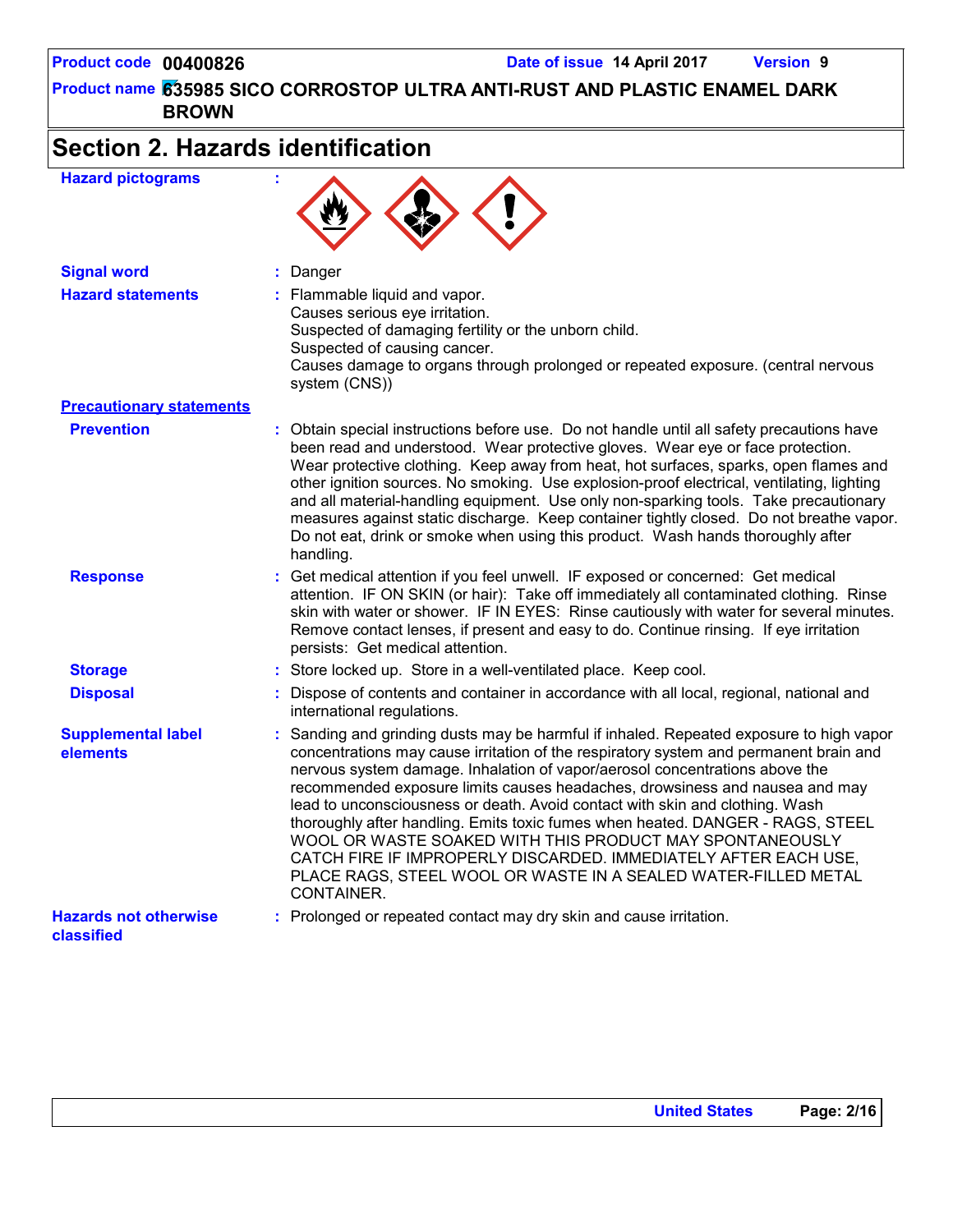**Product code 00400826 Date of issue 14 April 2017 Version 9**

**635985 SICO CORROSTOP ULTRA ANTI-RUST AND PLASTIC ENAMEL DARK Product name BROWN**

## **Section 3. Composition/information on ingredients**

Mixture

#### **Substance/mixture :**

**Product name** 635985 SICO CORROSTOP ULTRA ANTI-RUST AND PLASTIC ENAMEL DARK **:** BROWN

| <b>Ingredient name</b>                      | $\frac{9}{6}$    | <b>CAS number</b> |
|---------------------------------------------|------------------|-------------------|
| Stoddard solvent                            | 210 - ≤20        | 8052-41-3         |
| Solvent naphtha (petroleum), medium aliph.  | 1≥10 - ≤17       | 64742-88-7        |
| Distillates (petroleum), hydrotreated light | $\geq 5.0 - 510$ | 64742-47-8        |
| diiron trioxide                             | $\geq 1.0 - 5.0$ | 1309-37-1         |
| carbon black, respirable powder             | $\geq 1.0 - 5.0$ | 1333-86-4         |
| Solvent naphtha (petroleum), light aromatic | 20.10 - ≤2.6     | 64742-95-6        |
| titanium dioxide                            | I≤1.0            | 13463-67-7        |
| 2-butanone oxime                            | $\leq 1.0$       | $96-29-7$         |
| 2-ethylhexanoic acid, zirconium salt        | $≤1.0$           | 22464-99-9        |
| toluene                                     | $ $ < 1.0        | 108-88-3          |
| cobalt bis(2-ethylhexanoate)                | < 1.0            | 136-52-7          |

SUB codes represent substances without registered CAS Numbers.

Any concentration shown as a range is to protect confidentiality or is due to batch variation.

**There are no additional ingredients present which, within the current knowledge of the supplier and in the concentrations applicable, are classified as hazardous to health or the environment and hence require reporting in this section.**

**Occupational exposure limits, if available, are listed in Section 8.**

## **Section 4. First aid measures**

**Description of necessary first aid measures** If ingestion, irritation, any type of overexposure or symptoms of overexposure occur during or persists after use of this product, contact a POISON CONTROL CENTER, EMERGENCY ROOM OR PHYSICIAN immediately; have Safety Data Sheet information available. Never give anything by mouth to an unconscious or convulsing person.

| <b>Eye contact</b>  | : Remove contact lenses, irrigate copiously with clean, fresh water, holding the eyelids<br>apart for at least 10 minutes and seek immediate medical advice.                                           |  |
|---------------------|--------------------------------------------------------------------------------------------------------------------------------------------------------------------------------------------------------|--|
| <b>Inhalation</b>   | : Remove to fresh air. Keep person warm and at rest. If not breathing, if breathing is<br>irregular or if respiratory arrest occurs, provide artificial respiration or oxygen by trained<br>personnel. |  |
| <b>Skin contact</b> | : Remove contaminated clothing and shoes. Wash skin thoroughly with soap and water<br>or use recognized skin cleanser. Do NOT use solvents or thinners.                                                |  |
| <b>Ingestion</b>    | : If swallowed, seek medical advice immediately and show this container or label. Keep<br>person warm and at rest. Do NOT induce vomiting.                                                             |  |

#### **Most important symptoms/effects, acute and delayed**

|                                       | <b>United States</b>                                            | Page: 3/16 |
|---------------------------------------|-----------------------------------------------------------------|------------|
| <b>Ingestion</b>                      | : No known significant effects or critical hazards.             |            |
| <b>Skin contact</b>                   | : Defatting to the skin. May cause skin dryness and irritation. |            |
| <b>Inhalation</b>                     | : No known significant effects or critical hazards.             |            |
| <b>Eye contact</b>                    | : Causes serious eye irritation.                                |            |
| <b>Potential acute health effects</b> |                                                                 |            |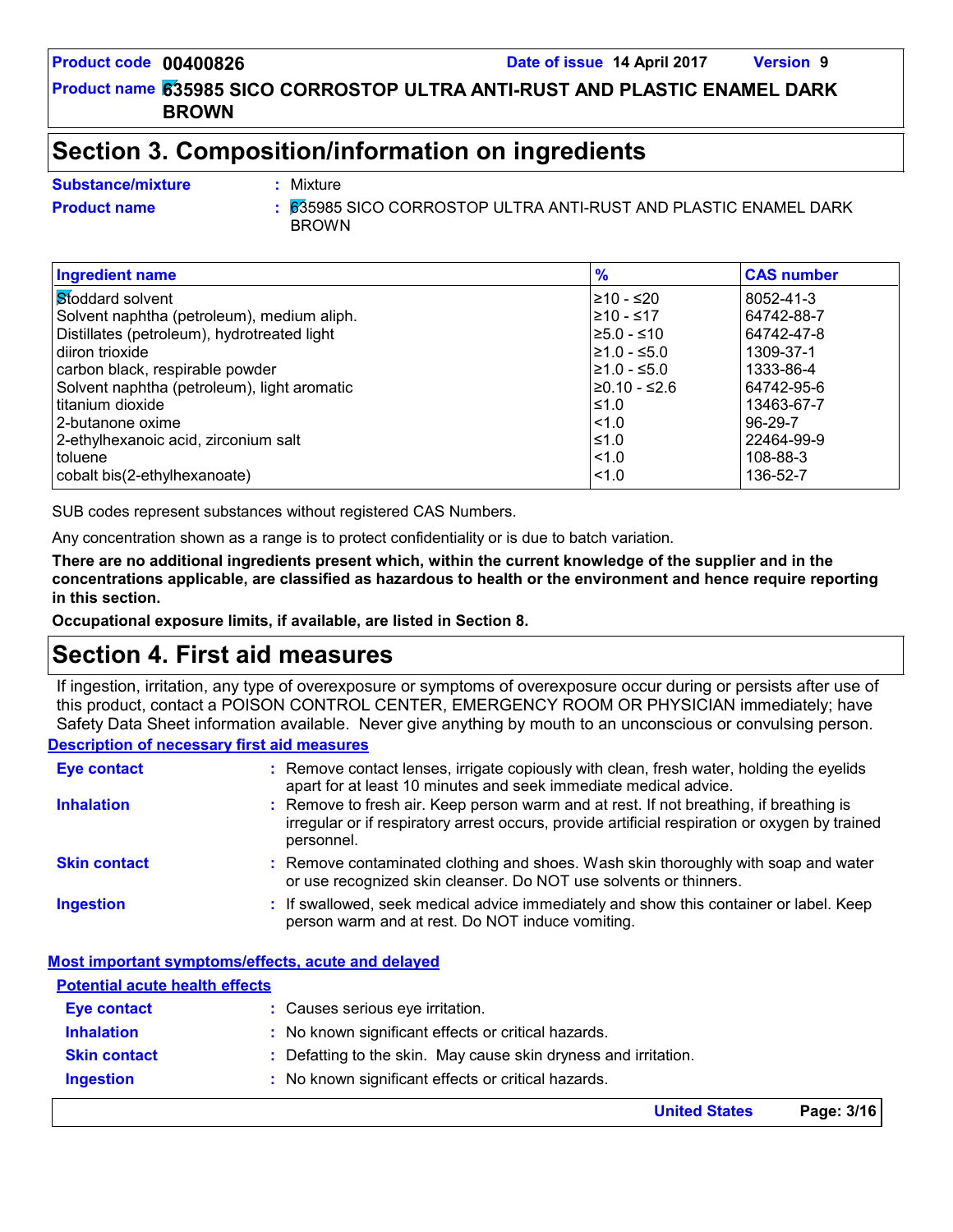## **Section 4. First aid measures**

#### **Over-exposure signs/symptoms**

| <b>Eye contact</b>  | : Adverse symptoms may include the following:<br>pain or irritation<br>watering<br>redness                                                                       |
|---------------------|------------------------------------------------------------------------------------------------------------------------------------------------------------------|
| <b>Inhalation</b>   | : Adverse symptoms may include the following:<br>reduced fetal weight<br>increase in fetal deaths<br>skeletal malformations                                      |
| <b>Skin contact</b> | : Adverse symptoms may include the following:<br>irritation<br>dryness<br>cracking<br>reduced fetal weight<br>increase in fetal deaths<br>skeletal malformations |
| <b>Ingestion</b>    | : Adverse symptoms may include the following:<br>reduced fetal weight<br>increase in fetal deaths<br>skeletal malformations                                      |

#### **Indication of immediate medical attention and special treatment needed, if necessary**

| <b>Notes to physician</b>         | : In case of inhalation of decomposition products in a fire, symptoms may be delayed.<br>The exposed person may need to be kept under medical surveillance for 48 hours.      |
|-----------------------------------|-------------------------------------------------------------------------------------------------------------------------------------------------------------------------------|
| <b>Specific treatments</b>        | : No specific treatment.                                                                                                                                                      |
| <b>Protection of first-aiders</b> | : No action shall be taken involving any personal risk or without suitable training. It may<br>be dangerous to the person providing aid to give mouth-to-mouth resuscitation. |

### **See toxicological information (Section 11)**

## **Section 5. Fire-fighting measures**

| <b>Extinguishing media</b>                           |                                                                                                                                                                                                                                                                                                                                                                                                                                                                                                                                                                  |
|------------------------------------------------------|------------------------------------------------------------------------------------------------------------------------------------------------------------------------------------------------------------------------------------------------------------------------------------------------------------------------------------------------------------------------------------------------------------------------------------------------------------------------------------------------------------------------------------------------------------------|
| <b>Suitable extinguishing</b><br>media               | : Use dry chemical, $CO2$ , water spray (fog) or foam.                                                                                                                                                                                                                                                                                                                                                                                                                                                                                                           |
| <b>Unsuitable extinguishing</b><br>media             | : Do not use water jet.                                                                                                                                                                                                                                                                                                                                                                                                                                                                                                                                          |
| <b>Specific hazards arising</b><br>from the chemical | : Flammable liquid and vapor. In a fire or if heated, a pressure increase will occur and<br>the container may burst, with the risk of a subsequent explosion. Vapors may<br>accumulate in low or confined areas or travel a considerable distance to a source of<br>ignition and flash back. Runoff to sewer may create fire or explosion hazard. This<br>material is harmful to aquatic life with long lasting effects. Fire water contaminated with<br>this material must be contained and prevented from being discharged to any waterway,<br>sewer or drain. |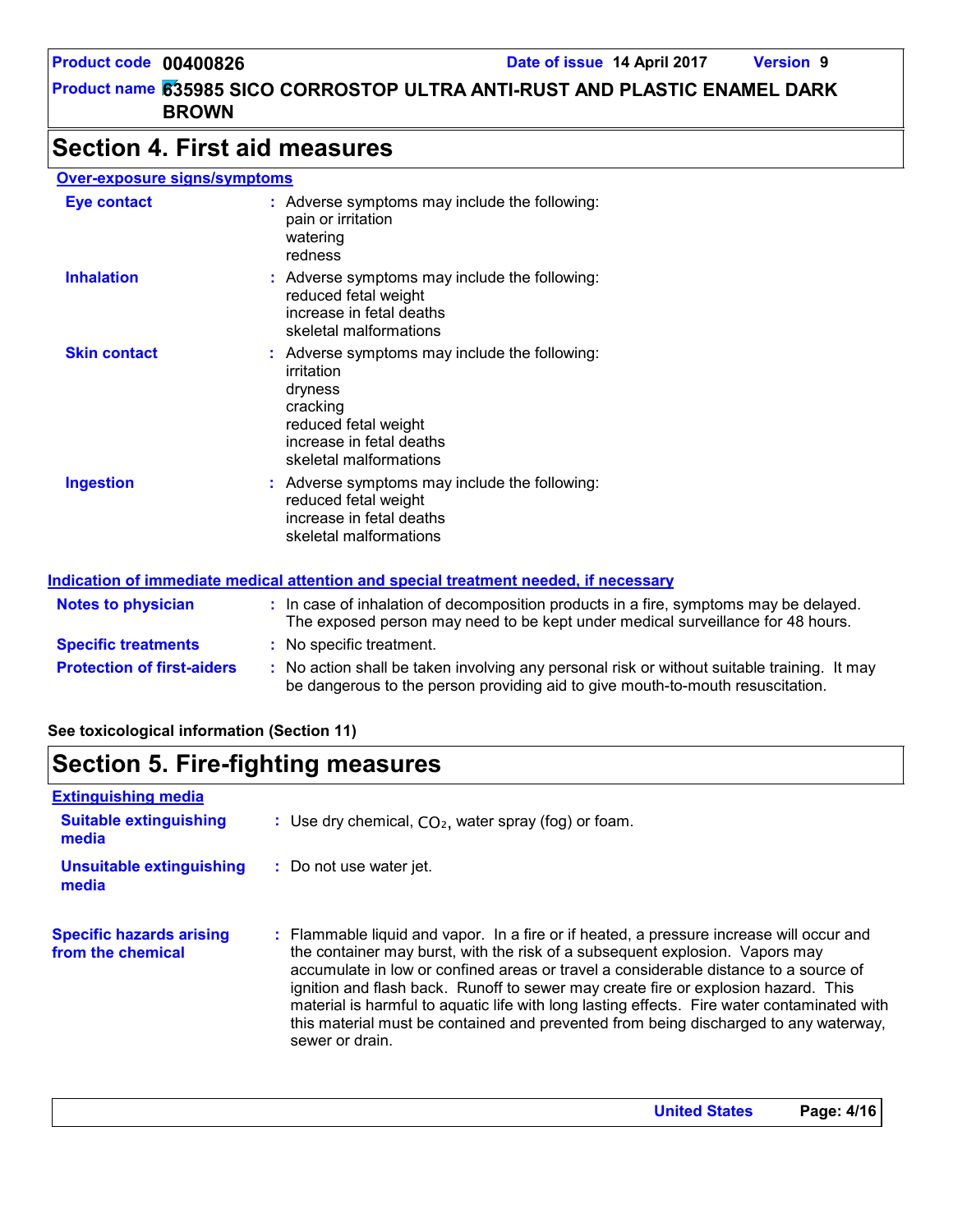## **Section 5. Fire-fighting measures**

| <b>Hazardous thermal</b><br>decomposition products       | t. | Decomposition products may include the following materials:<br>carbon oxides<br>nitrogen oxides<br>metal oxide/oxides                                                                                                                                                                                                         |
|----------------------------------------------------------|----|-------------------------------------------------------------------------------------------------------------------------------------------------------------------------------------------------------------------------------------------------------------------------------------------------------------------------------|
| <b>Special protective actions</b><br>for fire-fighters   |    | : Promptly isolate the scene by removing all persons from the vicinity of the incident if<br>there is a fire. No action shall be taken involving any personal risk or without suitable<br>training. Move containers from fire area if this can be done without risk. Use water<br>spray to keep fire-exposed containers cool. |
| <b>Special protective</b><br>equipment for fire-fighters |    | : Fire-fighters should wear appropriate protective equipment and self-contained breathing<br>apparatus (SCBA) with a full face-piece operated in positive pressure mode.                                                                                                                                                      |

## **Section 6. Accidental release measures**

## **Personal precautions, protective equipment and emergency procedures**

| For non-emergency<br>personnel    | : No action shall be taken involving any personal risk or without suitable training.<br>Evacuate surrounding areas. Keep unnecessary and unprotected personnel from<br>entering. Do not touch or walk through spilled material. Shut off all ignition sources.<br>No flares, smoking or flames in hazard area. Avoid breathing vapor or mist. Provide<br>adequate ventilation. Wear appropriate respirator when ventilation is inadequate. Put<br>on appropriate personal protective equipment. |
|-----------------------------------|-------------------------------------------------------------------------------------------------------------------------------------------------------------------------------------------------------------------------------------------------------------------------------------------------------------------------------------------------------------------------------------------------------------------------------------------------------------------------------------------------|
| <b>For emergency responders :</b> | If specialized clothing is required to deal with the spillage, take note of any information in<br>Section 8 on suitable and unsuitable materials. See also the information in "For non-<br>emergency personnel".                                                                                                                                                                                                                                                                                |
| <b>Environmental precautions</b>  | : Avoid dispersal of spilled material and runoff and contact with soil, waterways, drains<br>and sewers. Inform the relevant authorities if the product has caused environmental<br>pollution (sewers, waterways, soil or air). Water polluting material. May be harmful to<br>the environment if released in large quantities.                                                                                                                                                                 |

#### **Methods and materials for containment and cleaning up**

| <b>Small spill</b> | : Stop leak if without risk. Move containers from spill area. Use spark-proof tools and<br>explosion-proof equipment. Dilute with water and mop up if water-soluble. Alternatively,<br>or if water-insoluble, absorb with an inert dry material and place in an appropriate waste<br>disposal container. Dispose of via a licensed waste disposal contractor.                                                                                                                                                                                                                                                                                                                                                                                                        |
|--------------------|----------------------------------------------------------------------------------------------------------------------------------------------------------------------------------------------------------------------------------------------------------------------------------------------------------------------------------------------------------------------------------------------------------------------------------------------------------------------------------------------------------------------------------------------------------------------------------------------------------------------------------------------------------------------------------------------------------------------------------------------------------------------|
| <b>Large spill</b> | : Stop leak if without risk. Move containers from spill area. Use spark-proof tools and<br>explosion-proof equipment. Approach release from upwind. Prevent entry into sewers,<br>water courses, basements or confined areas. Wash spillages into an effluent treatment<br>plant or proceed as follows. Contain and collect spillage with non-combustible,<br>absorbent material e.g. sand, earth, vermiculite or diatomaceous earth and place in<br>container for disposal according to local regulations (see Section 13). Dispose of via a<br>licensed waste disposal contractor. Contaminated absorbent material may pose the<br>same hazard as the spilled product. Note: see Section 1 for emergency contact<br>information and Section 13 for waste disposal. |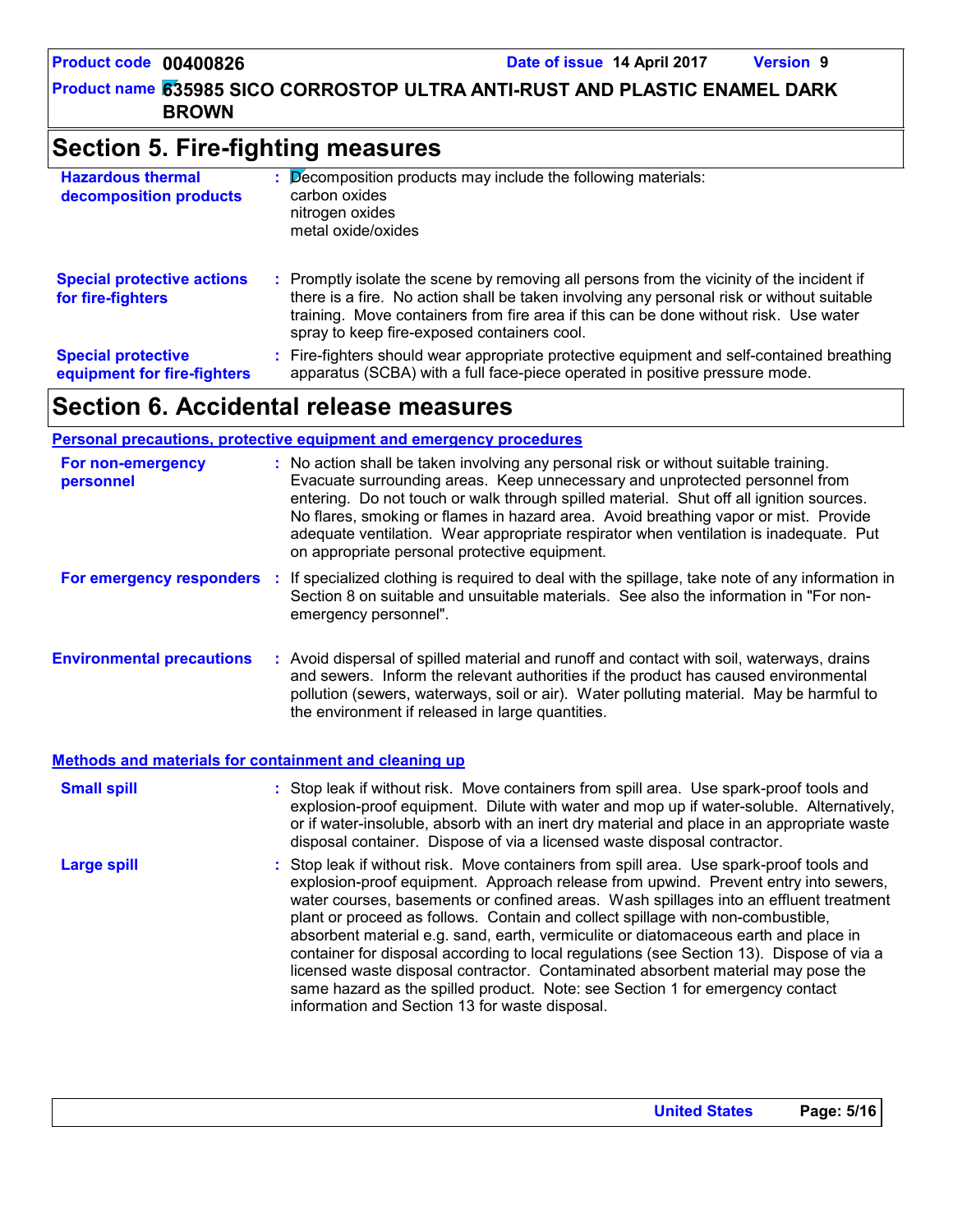## **Section 7. Handling and storage**

## **Precautions for safe handling**

| <b>Protective measures</b>                                                       | : Put on appropriate personal protective equipment (see Section 8). Avoid exposure -<br>obtain special instructions before use. Avoid exposure during pregnancy. Do not<br>handle until all safety precautions have been read and understood. Do not get in eyes<br>or on skin or clothing. Do not breathe vapor or mist. Do not ingest. Avoid release to<br>the environment. Use only with adequate ventilation. Wear appropriate respirator when<br>ventilation is inadequate. Do not enter storage areas and confined spaces unless<br>adequately ventilated. Keep in the original container or an approved alternative made<br>from a compatible material, kept tightly closed when not in use. Store and use away<br>from heat, sparks, open flame or any other ignition source. Use explosion-proof<br>electrical (ventilating, lighting and material handling) equipment. Use only non-sparking<br>tools. Take precautionary measures against electrostatic discharges. Empty containers<br>retain product residue and can be hazardous. Do not reuse container. |
|----------------------------------------------------------------------------------|-------------------------------------------------------------------------------------------------------------------------------------------------------------------------------------------------------------------------------------------------------------------------------------------------------------------------------------------------------------------------------------------------------------------------------------------------------------------------------------------------------------------------------------------------------------------------------------------------------------------------------------------------------------------------------------------------------------------------------------------------------------------------------------------------------------------------------------------------------------------------------------------------------------------------------------------------------------------------------------------------------------------------------------------------------------------------|
| <b>Special precautions</b>                                                       | Ingestion of product or cured coating may be harmful. Vapors may accumulate in low or<br>confined areas or travel a considerable distance to a source of ignition and flash back.<br>Vapors are heavier than air and may spread along floors. Materials such as cleaning<br>rags, paper wipes and protective clothing, which are contaminated with the product may<br>spontaneously self-ignite some hours later. To avoid the risks of fires, all contaminated<br>materials should be stored in purpose-built containers or in metal containers with tight-<br>fitting, self-closing lids. Contaminated materials should be removed from the workplace<br>at the end of each working day and be stored outside. If this material is part of a<br>multiple component system, read the Safety Data Sheet(s) for the other component or<br>components before blending as the resulting mixture may have the hazards of all of its<br>parts.                                                                                                                               |
| <b>Advice on general</b><br>occupational hygiene                                 | : Eating, drinking and smoking should be prohibited in areas where this material is<br>handled, stored and processed. Workers should wash hands and face before eating,<br>drinking and smoking. Remove contaminated clothing and protective equipment before<br>entering eating areas. See also Section 8 for additional information on hygiene<br>measures.                                                                                                                                                                                                                                                                                                                                                                                                                                                                                                                                                                                                                                                                                                           |
| <b>Conditions for safe storage,</b><br>including any<br><b>incompatibilities</b> | $\blacktriangleright$ on t store above the following temperature: 50°C (122°F). Store in accordance with<br>local regulations. Store in a segregated and approved area. Store in original container<br>protected from direct sunlight in a dry, cool and well-ventilated area, away from<br>incompatible materials (see Section 10) and food and drink. Eliminate all ignition<br>sources. Separate from oxidizing materials. Keep container tightly closed and sealed<br>until ready for use. Containers that have been opened must be carefully resealed and<br>kept upright to prevent leakage. Do not store in unlabeled containers. Use appropriate<br>containment to avoid environmental contamination.                                                                                                                                                                                                                                                                                                                                                           |

## **Section 8. Exposure controls/personal protection**

**Control parameters Occupational exposure limits**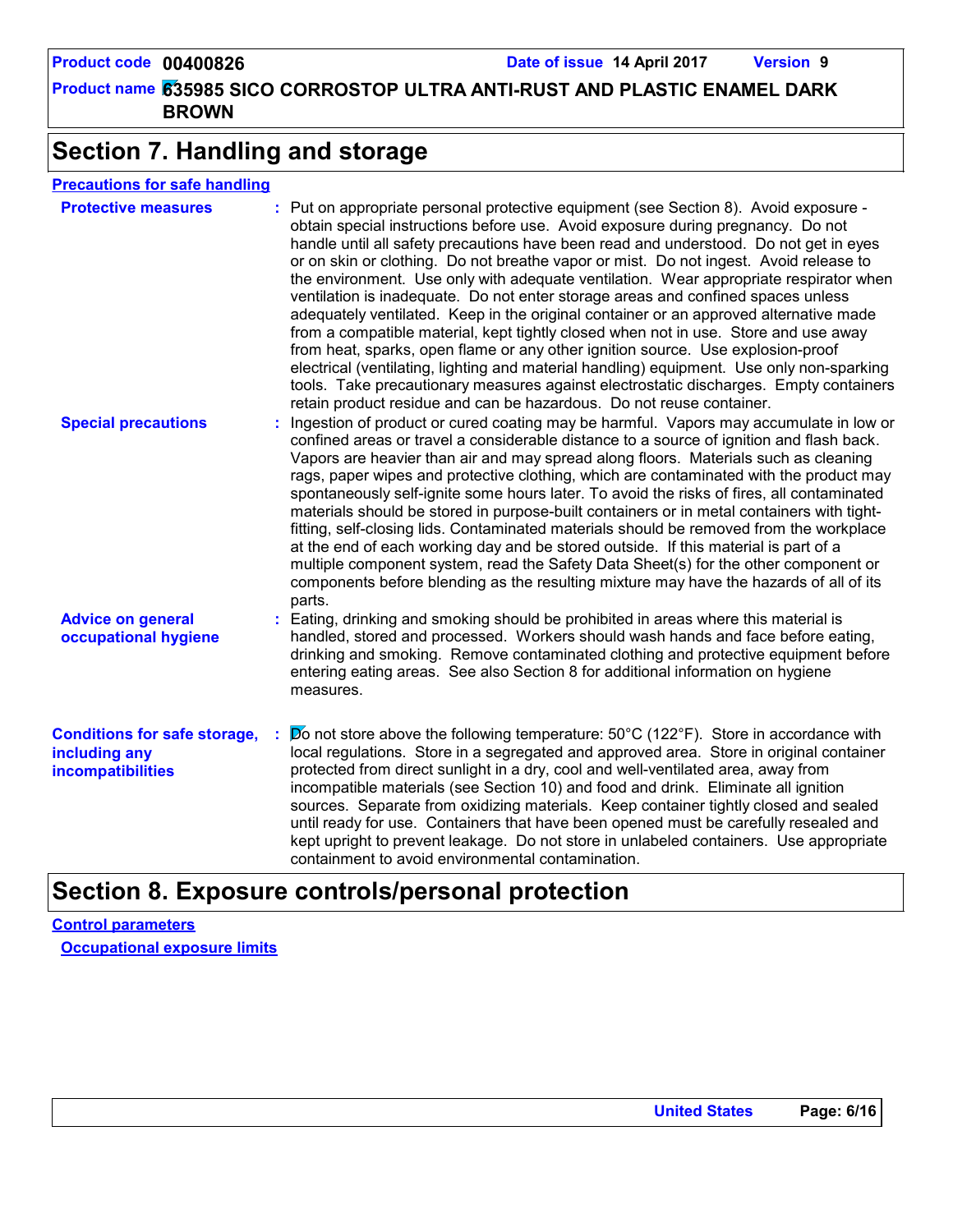## **Section 8. Exposure controls/personal protection**

| <b>Ingredient name</b>                                                       | <b>Exposure limits</b>                                   |
|------------------------------------------------------------------------------|----------------------------------------------------------|
| Stoddard solvent                                                             | ACGIH TLV (United States, 3/2016).                       |
|                                                                              | TWA: 525 mg/m <sup>3</sup> 8 hours.                      |
|                                                                              | TWA: 100 ppm 8 hours.                                    |
|                                                                              | OSHA PEL (United States, 6/2016).                        |
|                                                                              | TWA: 2900 mg/m <sup>3</sup> 8 hours.                     |
|                                                                              | TWA: 500 ppm 8 hours.                                    |
| Solvent naphtha (petroleum), medium aliph.                                   | <b>ACGIH TLV (United States).</b>                        |
|                                                                              | TWA: 400 ppm                                             |
|                                                                              | OSHA PEL (United States, 6/2016).                        |
|                                                                              | TWA: 100 ppm 8 hours.                                    |
|                                                                              | TWA: $400$ mg/m <sup>3</sup> 8 hours.                    |
| Distillates (petroleum), hydrotreated light                                  | <b>ACGIH TLV (United States, 3/2016).</b>                |
|                                                                              | Absorbed through skin.                                   |
|                                                                              | TWA: 200 mg/m <sup>3</sup> , (as total hydrocarbon       |
|                                                                              | vapor) 8 hours.                                          |
| diiron trioxide                                                              | <b>ACGIH TLV (United States, 3/2016).</b>                |
|                                                                              | TWA: 5 mg/m <sup>3</sup> 8 hours. Form: Respirable       |
|                                                                              | fraction                                                 |
|                                                                              | OSHA PEL (United States, 6/2016).                        |
|                                                                              | TWA: 10 mg/m <sup>3</sup> 8 hours.                       |
| carbon black, respirable powder                                              | <b>ACGIH TLV (United States, 3/2016).</b>                |
|                                                                              | TWA: 3 mg/m <sup>3</sup> 8 hours. Form: Inhalable        |
|                                                                              | fraction                                                 |
|                                                                              | OSHA PEL (United States, 6/2016).                        |
|                                                                              | TWA: $3.5 \text{ mg/m}^3$ 8 hours.                       |
| Solvent naphtha (petroleum), light aromatic                                  | None.                                                    |
| titanium dioxide                                                             | OSHA PEL (United States, 6/2016).                        |
|                                                                              | TWA: 15 mg/m <sup>3</sup> 8 hours. Form: Total dust      |
|                                                                              | <b>ACGIH TLV (United States, 3/2016).</b>                |
|                                                                              | TWA: 10 mg/m <sup>3</sup> 8 hours.                       |
| 2-butanone oxime                                                             | <b>IPEL (PPG).</b>                                       |
|                                                                              | TWA: 3 ppm                                               |
| 2-ethylhexanoic acid, zirconium salt                                         | STEL: 9 ppm<br><b>ACGIH TLV (United States, 3/2016).</b> |
|                                                                              | STEL: 10 mg/m <sup>3</sup> , (as Zr) 15 minutes.         |
|                                                                              | TWA: $5 \text{ mg/m}^3$ , (as Zr) 8 hours.               |
|                                                                              | OSHA PEL (United States, 6/2016).                        |
|                                                                              | TWA: 5 mg/m <sup>3</sup> , (as Zr) 8 hours.              |
| toluene                                                                      | OSHA PEL Z2 (United States, 2/2013).                     |
|                                                                              | AMP: 500 ppm 10 minutes.                                 |
|                                                                              | CEIL: 300 ppm                                            |
|                                                                              | TWA: 200 ppm 8 hours.                                    |
|                                                                              | ACGIH TLV (United States, 3/2016).                       |
|                                                                              | TWA: 20 ppm 8 hours.                                     |
| cobalt bis(2-ethylhexanoate)                                                 | <b>ACGIH TLV (United States, 3/2016).</b>                |
|                                                                              | TWA: $0.02$ mg/m <sup>3</sup> , (as Co) 8 hours.         |
|                                                                              |                                                          |
| Key to abbreviations                                                         |                                                          |
| = Acceptable Maximum Peak<br>A                                               | = Potential skin absorption<br>S                         |
| <b>ACGIH</b><br>= American Conference of Governmental Industrial Hygienists. | <b>SR</b><br>= Respiratory sensitization                 |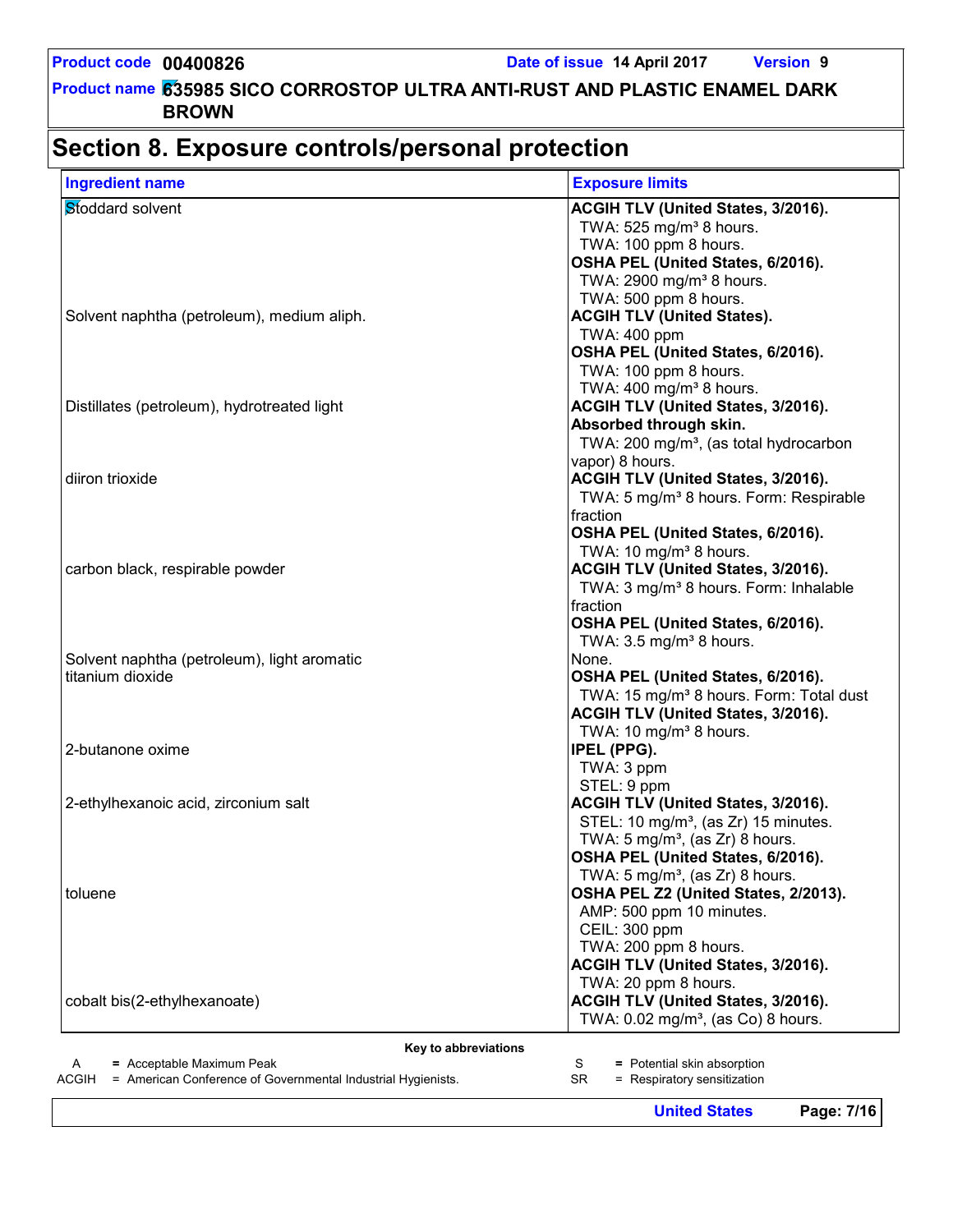## **Section 8. Exposure controls/personal protection**

| U |  | $=$ Ceiling Lig |  |
|---|--|-----------------|--|
|---|--|-----------------|--|

- F **=** Fume
- IPEL = Internal Permissible Exposure Limit
- OSHA **=** Occupational Safety and Health Administration.
	- R = Respirable
- **Community** SS = Skin sensitization STEL **=** Short term Exposure limit values
	- TD **=** Total dust
	- TLV = Threshold Limit Value
	- TWA **=** Time Weighted Average

Z = OSHA 29 CFR 1910.1200 Subpart Z - Toxic and Hazardous Substances

### **Consult local authorities for acceptable exposure limits.**

| <b>Recommended monitoring</b><br>procedures           | : If this product contains ingredients with exposure limits, personal, workplace<br>atmosphere or biological monitoring may be required to determine the effectiveness of<br>the ventilation or other control measures and/or the necessity to use respiratory<br>protective equipment. Reference should be made to appropriate monitoring standards.<br>Reference to national guidance documents for methods for the determination of<br>hazardous substances will also be required.                                                                                                                                  |
|-------------------------------------------------------|------------------------------------------------------------------------------------------------------------------------------------------------------------------------------------------------------------------------------------------------------------------------------------------------------------------------------------------------------------------------------------------------------------------------------------------------------------------------------------------------------------------------------------------------------------------------------------------------------------------------|
| <b>Appropriate engineering</b><br>controls            | : Use only with adequate ventilation. Use process enclosures, local exhaust ventilation or<br>other engineering controls to keep worker exposure to airborne contaminants below any<br>recommended or statutory limits. The engineering controls also need to keep gas,<br>vapor or dust concentrations below any lower explosive limits. Use explosion-proof<br>ventilation equipment.                                                                                                                                                                                                                                |
| <b>Environmental exposure</b><br>controls             | : Emissions from ventilation or work process equipment should be checked to ensure<br>they comply with the requirements of environmental protection legislation. In some<br>cases, fume scrubbers, filters or engineering modifications to the process equipment<br>will be necessary to reduce emissions to acceptable levels.                                                                                                                                                                                                                                                                                        |
| <b>Individual protection measures</b>                 |                                                                                                                                                                                                                                                                                                                                                                                                                                                                                                                                                                                                                        |
| <b>Hygiene measures</b><br><b>Eye/face protection</b> | : Wash hands, forearms and face thoroughly after handling chemical products, before<br>eating, smoking and using the lavatory and at the end of the working period.<br>Appropriate techniques should be used to remove potentially contaminated clothing.<br>Wash contaminated clothing before reusing. Ensure that eyewash stations and safety<br>showers are close to the workstation location.<br>: Chemical splash goggles.                                                                                                                                                                                        |
| <b>Skin protection</b>                                |                                                                                                                                                                                                                                                                                                                                                                                                                                                                                                                                                                                                                        |
| <b>Hand protection</b>                                | : Chemical-resistant, impervious gloves complying with an approved standard should be<br>worn at all times when handling chemical products if a risk assessment indicates this is<br>necessary. Considering the parameters specified by the glove manufacturer, check<br>during use that the gloves are still retaining their protective properties. It should be<br>noted that the time to breakthrough for any glove material may be different for different<br>glove manufacturers. In the case of mixtures, consisting of several substances, the<br>protection time of the gloves cannot be accurately estimated. |
| <b>Gloves</b>                                         | : For prolonged or repeated handling, use the following type of gloves:                                                                                                                                                                                                                                                                                                                                                                                                                                                                                                                                                |
|                                                       | Recommended: PVC, natural rubber (latex), nitrile rubber                                                                                                                                                                                                                                                                                                                                                                                                                                                                                                                                                               |
| <b>Body protection</b>                                | : Personal protective equipment for the body should be selected based on the task being<br>performed and the risks involved and should be approved by a specialist before<br>handling this product. When there is a risk of ignition from static electricity, wear anti-<br>static protective clothing. For the greatest protection from static discharges, clothing<br>should include anti-static overalls, boots and gloves.                                                                                                                                                                                         |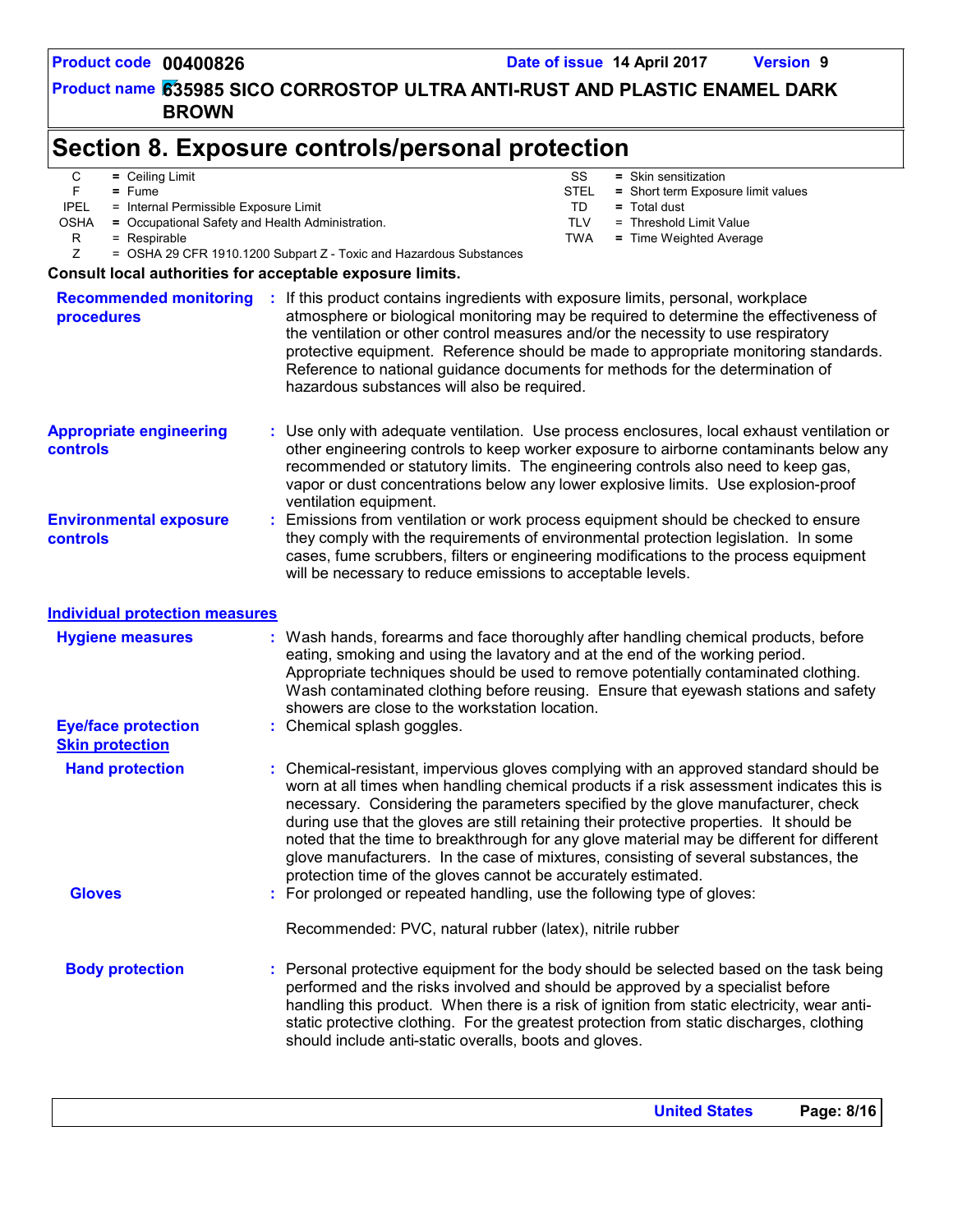**Product code 00400826 Date of issue 14 April 2017 Version 9**

**635985 SICO CORROSTOP ULTRA ANTI-RUST AND PLASTIC ENAMEL DARK Product name BROWN**

## **Section 8. Exposure controls/personal protection**

| <b>Other skin protection</b>  | : Appropriate footwear and any additional skin protection measures should be selected<br>based on the task being performed and the risks involved and should be approved by a<br>specialist before handling this product.                                                                                                                                                                                                                          |
|-------------------------------|----------------------------------------------------------------------------------------------------------------------------------------------------------------------------------------------------------------------------------------------------------------------------------------------------------------------------------------------------------------------------------------------------------------------------------------------------|
| <b>Respiratory protection</b> | : Respirator selection must be based on known or anticipated exposure levels, the<br>hazards of the product and the safe working limits of the selected respirator. If workers<br>are exposed to concentrations above the exposure limit, they must use appropriate,<br>certified respirators. Use a properly fitted, air-purifying or air-fed respirator complying<br>with an approved standard if a risk assessment indicates this is necessary. |

## **Section 9. Physical and chemical properties**

| <b>Appearance</b>                                 |                                                                |
|---------------------------------------------------|----------------------------------------------------------------|
| <b>Physical state</b>                             | $:$ Liquid.                                                    |
| <b>Color</b>                                      | Brown.                                                         |
| Odor                                              | Hydrocarbon.                                                   |
| <b>Odor threshold</b>                             | Not available.                                                 |
| pH                                                | Not available.                                                 |
| <b>Melting point</b>                              | Not available.                                                 |
| <b>Boiling point</b>                              | 155°C (311°F)                                                  |
| <b>Flash point</b>                                | : Closed cup: $42^{\circ}$ C (107.6 $^{\circ}$ F)              |
| <b>Material supports</b>                          | : Yes.                                                         |
| combustion.                                       |                                                                |
| <b>Auto-ignition temperature</b>                  | : Not available.                                               |
| <b>Decomposition temperature</b>                  | $:$ Not available.                                             |
| <b>Flammability (solid, gas)</b>                  | : Not available.                                               |
| Lower and upper explosive                         | : Lower: 0.63%                                                 |
| (flammable) limits                                | Upper: 6.8%                                                    |
| <b>Evaporation rate</b>                           | $: 0.15$ (butyl acetate = 1)                                   |
| <b>Vapor pressure</b>                             | : 3.3 kPa (25 mm Hg) [room temperature]                        |
| <b>Vapor density</b>                              | : Not available.                                               |
| <b>Relative density</b>                           | : 0.97                                                         |
| Density (Ibs / gal)                               | : 8.1                                                          |
| <b>Solubility</b>                                 | Insoluble in the following materials: cold water.              |
| <b>Partition coefficient: n-</b><br>octanol/water | : Not available.                                               |
| <b>Viscosity</b>                                  | : Kinematic (40°C (104°F)): >0.21 cm <sup>2</sup> /s (>21 cSt) |
| <b>Volatility</b>                                 | 50% (v/v), 39.682% (w/w)                                       |
| % Solid. (w/w)                                    | : 60.318                                                       |
|                                                   |                                                                |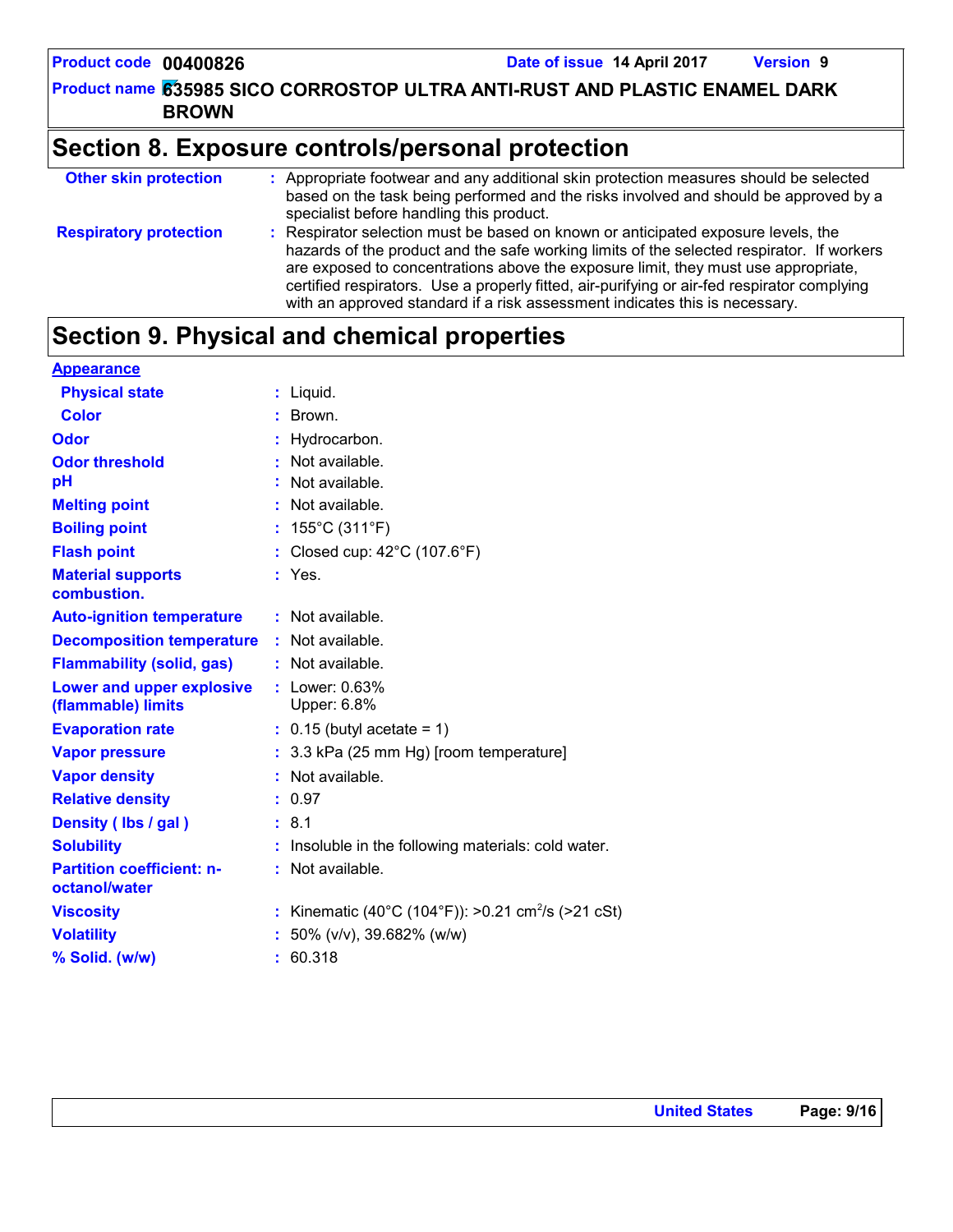## **Section 10. Stability and reactivity**

| <b>Reactivity</b>                                   | : No specific test data related to reactivity available for this product or its ingredients.                                                  |
|-----------------------------------------------------|-----------------------------------------------------------------------------------------------------------------------------------------------|
| <b>Chemical stability</b>                           | : The product is stable.                                                                                                                      |
| <b>Possibility of hazardous</b><br><b>reactions</b> | : Under normal conditions of storage and use, hazardous reactions will not occur.                                                             |
| <b>Conditions to avoid</b>                          | : When exposed to high temperatures may produce hazardous decomposition products.<br>Refer to protective measures listed in sections 7 and 8. |
| <b>Incompatible materials</b>                       | : Keep away from the following materials to prevent strong exothermic reactions:<br>oxidizing agents, strong alkalis, strong acids.           |
| <b>Hazardous decomposition</b><br>products          | : Decomposition products may include the following materials: carbon monoxide, carbon<br>dioxide, smoke, oxides of nitrogen.                  |

## **Section 11. Toxicological information**

## **Information on toxicological effects**

### **Acute toxicity**

| <b>Product/ingredient name</b>                 | <b>Result</b>                | <b>Species</b> | <b>Dose</b>  | <b>Exposure</b> |
|------------------------------------------------|------------------------------|----------------|--------------|-----------------|
| Stoddard solvent                               | LD50 Oral                    | Rat            | $>5$ g/kg    |                 |
| Solvent naphtha (petroleum),<br>medium aliph.  | LD50 Dermal                  | Rabbit         | >3000 mg/kg  |                 |
|                                                | LD50 Oral                    | Rat            | >5000 mg/kg  |                 |
| diiron trioxide                                | LD50 Oral                    | Rat            | $10$ g/kg    |                 |
| carbon black, respirable<br>powder             | LD50 Dermal                  | Rabbit         | $>3$ g/kg    |                 |
|                                                | LD50 Oral                    | Rat            | >15400 mg/kg |                 |
| Solvent naphtha (petroleum),<br>light aromatic | LD50 Dermal                  | Rabbit         | 3.48 g/kg    |                 |
|                                                | LD50 Oral                    | Rat            | 8400 mg/kg   |                 |
| titanium dioxide                               | LD50 Oral                    | Rat            | >11 g/kg     |                 |
| 2-butanone oxime                               | LD50 Oral                    | Rat            | 930 mg/kg    |                 |
| 2-ethylhexanoic acid,<br>zirconium salt        | LD50 Dermal                  | Rabbit         | $>5$ g/kg    |                 |
|                                                | LD50 Oral                    | Rat            | >5 g/kg      |                 |
| toluene                                        | <b>LC50 Inhalation Vapor</b> | Rat            | 49 g/ $m3$   | 4 hours         |
|                                                | <b>LC50 Inhalation Vapor</b> | Rat            | 8000 ppm     | 4 hours         |
|                                                | LD50 Dermal                  | Rabbit         | 8.39 g/kg    |                 |
|                                                | LD50 Oral                    | Rat            | 636 mg/kg    |                 |
| cobalt bis(2-ethylhexanoate)                   | LD50 Dermal                  | Rabbit         | $>5$ g/kg    |                 |
|                                                | LD50 Oral                    | Rat            | 1.22 g/kg    |                 |

## **Conclusion/Summary :**

: There are no data available on the mixture itself.

## **Irritation/Corrosion**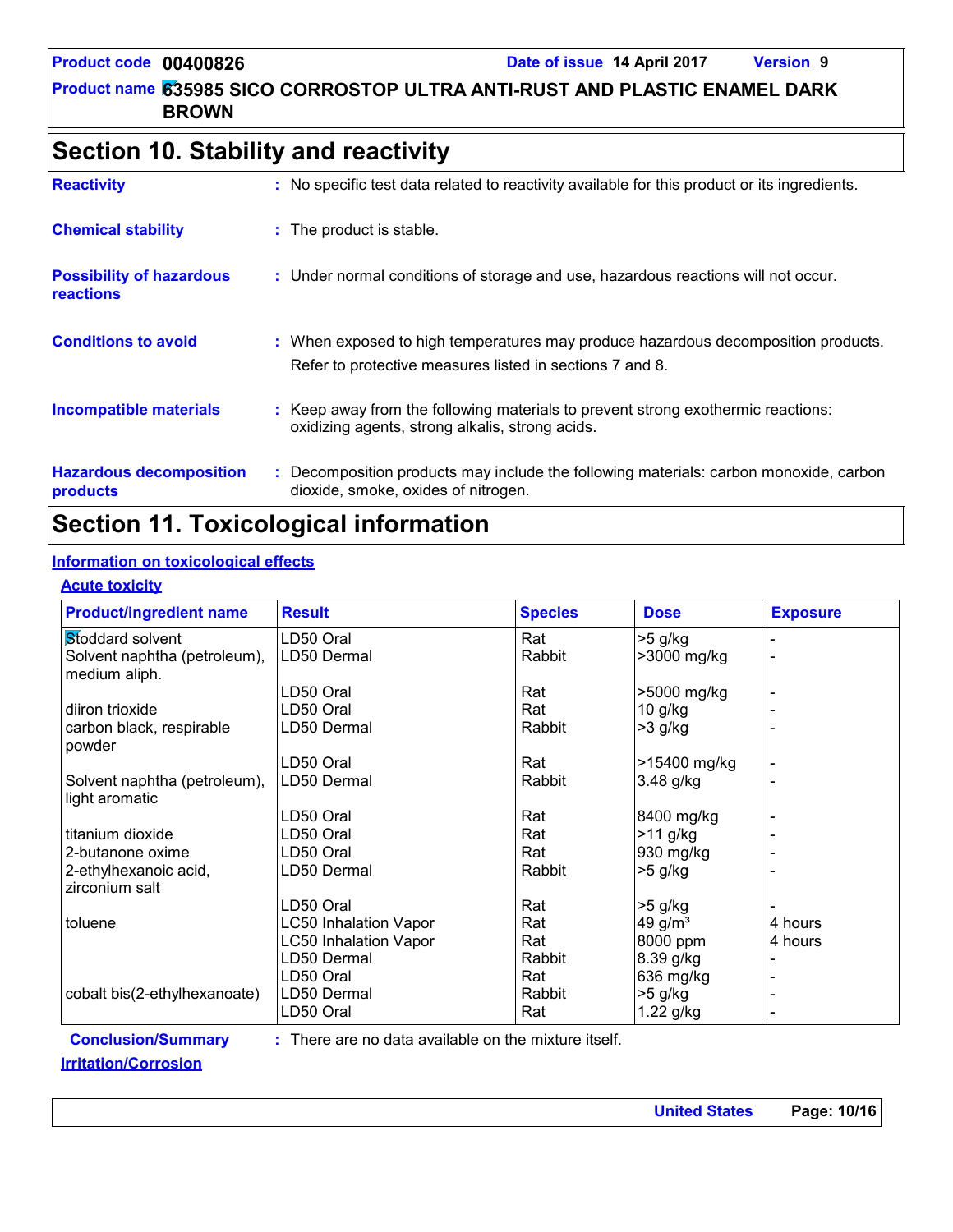**635985 SICO CORROSTOP ULTRA ANTI-RUST AND PLASTIC ENAMEL DARK Product name BROWN**

## **Section 11. Toxicological information**

| <b>Conclusion/Summary</b>                                       |                |             |                                                                                      |                 |
|-----------------------------------------------------------------|----------------|-------------|--------------------------------------------------------------------------------------|-----------------|
| <b>Skin</b>                                                     |                |             | : There are no data available on the mixture itself.                                 |                 |
| <b>Eyes</b>                                                     |                |             | There are no data available on the mixture itself.                                   |                 |
| <b>Respiratory</b>                                              |                |             | : There are no data available on the mixture itself.                                 |                 |
| <b>Sensitization</b>                                            |                |             |                                                                                      |                 |
| <b>Conclusion/Summary</b>                                       |                |             |                                                                                      |                 |
| <b>Skin</b>                                                     |                |             | $:$ There are no data available on the mixture itself.                               |                 |
| <b>Respiratory</b>                                              |                |             | : There are no data available on the mixture itself.                                 |                 |
| <b>Mutagenicity</b>                                             |                |             |                                                                                      |                 |
| <b>Conclusion/Summary</b>                                       |                |             | : There are no data available on the mixture itself.                                 |                 |
| <b>Carcinogenicity</b>                                          |                |             |                                                                                      |                 |
| <b>Conclusion/Summary</b>                                       |                |             | : There are no data available on the mixture itself.                                 |                 |
| <b>Classification</b>                                           |                |             |                                                                                      |                 |
| <b>Product/ingredient name</b>                                  | <b>OSHA</b>    | <b>IARC</b> | <b>NTP</b>                                                                           |                 |
| diron trioxide                                                  |                | 3           |                                                                                      |                 |
| carbon black, respirable                                        |                | 2B          |                                                                                      |                 |
| powder                                                          |                |             |                                                                                      |                 |
| titanium dioxide                                                |                | 2Β          |                                                                                      |                 |
| toluene<br>cobalt bis(2-ethylhexanoate)                         | $\overline{a}$ | 3<br>2B     |                                                                                      |                 |
| <b>Carcinogen Classification code:</b>                          |                |             |                                                                                      |                 |
| IARC: 1, 2A, 2B, 3, 4<br>OSHA: +<br>Not listed/not regulated: - |                |             | NTP: Known to be a human carcinogen; Reasonably anticipated to be a human carcinogen |                 |
| <b>Reproductive toxicity</b>                                    |                |             |                                                                                      |                 |
| <b>Conclusion/Summary</b>                                       |                |             | : There are no data available on the mixture itself.                                 |                 |
| <b>Teratogenicity</b>                                           |                |             |                                                                                      |                 |
| <b>Conclusion/Summary</b>                                       |                |             | : There are no data available on the mixture itself.                                 |                 |
| <b>Specific target organ toxicity (single exposure)</b>         |                |             |                                                                                      |                 |
| <b>Name</b>                                                     |                |             |                                                                                      | <b>Category</b> |
| Solvent naphtha (petroleum), medium aliph.                      |                |             |                                                                                      | Category 3      |
| Solvent naphtha (petroleum), light aromatic                     |                |             | Category 3                                                                           |                 |
| toluene                                                         |                |             |                                                                                      | Category 3      |
| <b>Specific target organ toxicity (repeated exposure)</b>       |                |             |                                                                                      |                 |
| <b>Name</b>                                                     |                |             |                                                                                      | <b>Category</b> |
| Stoddard solvent                                                |                |             |                                                                                      | Category 1      |
| Solvent naphtha (petroleum), medium aliph.                      |                |             |                                                                                      | Category 1      |
| toluene                                                         |                |             |                                                                                      | Category 2      |

**United States Page: 11/16**

toluene Category 2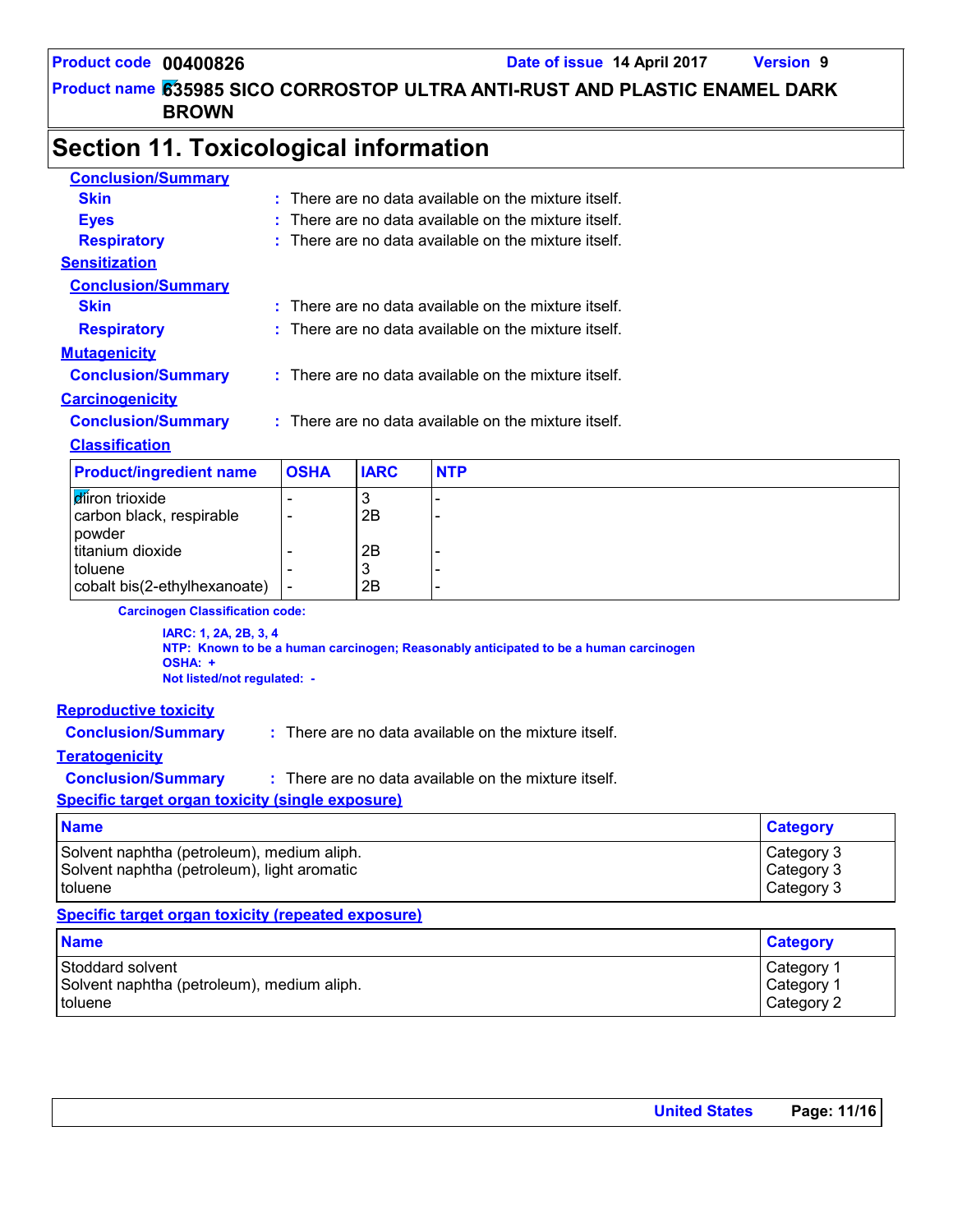#### **Product code 00400826 Date of issue 14 April 2017 Version 9**

## **635985 SICO CORROSTOP ULTRA ANTI-RUST AND PLASTIC ENAMEL DARK Product name BROWN**

## **Section 11. Toxicological information**

**Target organs :** Contains material which causes damage to the following organs: brain, skin, central nervous system (CNS).

Contains material which may cause damage to the following organs: kidneys, lungs, liver, upper respiratory tract, eye, lens or cornea, testes.

#### **Aspiration hazard**

| <b>Name</b>                                 | <b>Result</b>                         |
|---------------------------------------------|---------------------------------------|
| Stoddard solvent                            | <b>ASPIRATION HAZARD - Category 1</b> |
| Solvent naphtha (petroleum), medium aliph.  | <b>ASPIRATION HAZARD - Category 1</b> |
| Distillates (petroleum), hydrotreated light | <b>ASPIRATION HAZARD - Category 1</b> |
| Solvent naphtha (petroleum), light aromatic | <b>ASPIRATION HAZARD - Category 1</b> |
| l toluene                                   | <b>ASPIRATION HAZARD - Category 1</b> |

#### **Information on the likely routes of exposure**

### **Potential acute health effects**

| <b>Eye contact</b>                  | : Causes serious eye irritation.                                                                                                                                                                                                                                                                                                                                                                                                                                                                                                                                                                                                                                                                                            |
|-------------------------------------|-----------------------------------------------------------------------------------------------------------------------------------------------------------------------------------------------------------------------------------------------------------------------------------------------------------------------------------------------------------------------------------------------------------------------------------------------------------------------------------------------------------------------------------------------------------------------------------------------------------------------------------------------------------------------------------------------------------------------------|
| <b>Inhalation</b>                   | : No known significant effects or critical hazards.                                                                                                                                                                                                                                                                                                                                                                                                                                                                                                                                                                                                                                                                         |
| <b>Skin contact</b>                 | : Defatting to the skin. May cause skin dryness and irritation.                                                                                                                                                                                                                                                                                                                                                                                                                                                                                                                                                                                                                                                             |
| <b>Ingestion</b>                    | : No known significant effects or critical hazards.                                                                                                                                                                                                                                                                                                                                                                                                                                                                                                                                                                                                                                                                         |
| <b>Over-exposure signs/symptoms</b> |                                                                                                                                                                                                                                                                                                                                                                                                                                                                                                                                                                                                                                                                                                                             |
| <b>Eye contact</b>                  | : Adverse symptoms may include the following:<br>pain or irritation<br>watering<br>redness                                                                                                                                                                                                                                                                                                                                                                                                                                                                                                                                                                                                                                  |
| <b>Inhalation</b>                   | : Adverse symptoms may include the following:<br>reduced fetal weight<br>increase in fetal deaths<br>skeletal malformations                                                                                                                                                                                                                                                                                                                                                                                                                                                                                                                                                                                                 |
| <b>Skin contact</b>                 | : Adverse symptoms may include the following:<br>irritation<br>dryness<br>cracking<br>reduced fetal weight<br>increase in fetal deaths<br>skeletal malformations                                                                                                                                                                                                                                                                                                                                                                                                                                                                                                                                                            |
| <b>Ingestion</b>                    | : Adverse symptoms may include the following:<br>reduced fetal weight<br>increase in fetal deaths<br>skeletal malformations                                                                                                                                                                                                                                                                                                                                                                                                                                                                                                                                                                                                 |
|                                     | Delayed and immediate effects and also chronic effects from short and long term exposure                                                                                                                                                                                                                                                                                                                                                                                                                                                                                                                                                                                                                                    |
| <b>Conclusion/Summary</b>           | : There are no data available on the mixture itself. Exposure to component solvent vapor<br>concentrations in excess of the stated occupational exposure limit may result in adverse<br>health effects such as mucous membrane and respiratory system irritation and adverse<br>effects on the kidneys, liver and central nervous system. Symptoms and signs include<br>headache, dizziness, fatigue, muscular weakness, drowsiness and, in extreme cases,<br>loss of consciousness. Solvents may cause some of the above effects by absorption<br>through the skin. There is some evidence that repeated exposure to organic solvent<br>vapors in combination with constant loud noise can cause greater hearing loss than |
|                                     | Page: 12/16<br><b>United States</b>                                                                                                                                                                                                                                                                                                                                                                                                                                                                                                                                                                                                                                                                                         |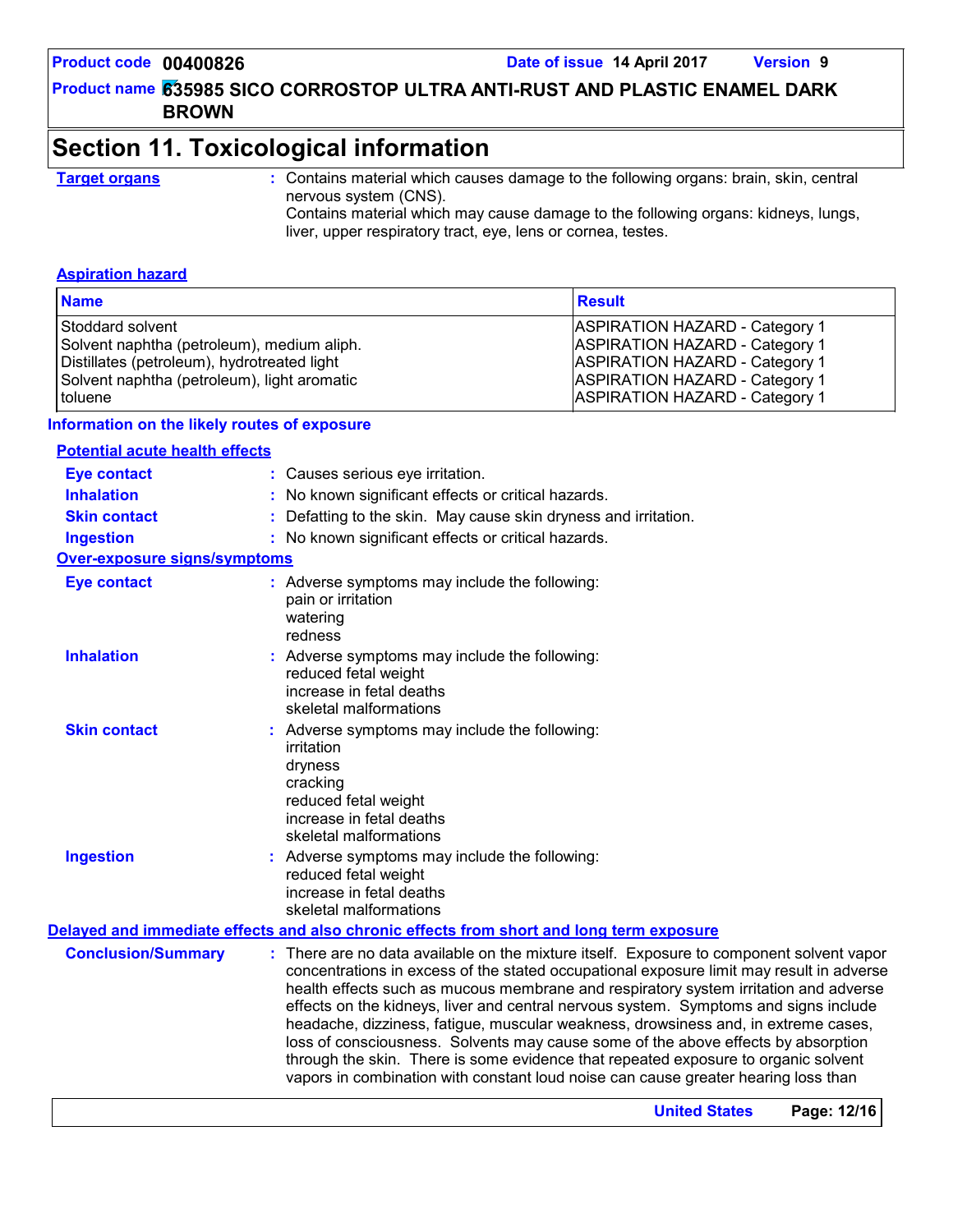## **Section 11. Toxicological information**

|                                              | expected from exposure to noise alone. If splashed in the eyes, the liquid may cause<br>irritation and reversible damage. Ingestion may cause nausea, diarrhea and vomiting.<br>This takes into account, where known, delayed and immediate effects and also chronic<br>effects of components from short-term and long-term exposure by oral, inhalation and<br>dermal routes of exposure and eye contact. |
|----------------------------------------------|------------------------------------------------------------------------------------------------------------------------------------------------------------------------------------------------------------------------------------------------------------------------------------------------------------------------------------------------------------------------------------------------------------|
| <b>Short term exposure</b>                   |                                                                                                                                                                                                                                                                                                                                                                                                            |
| <b>Potential immediate</b><br>effects        | $:$ There are no data available on the mixture itself.                                                                                                                                                                                                                                                                                                                                                     |
| <b>Potential delayed effects</b>             | $\therefore$ There are no data available on the mixture itself.                                                                                                                                                                                                                                                                                                                                            |
| <b>Long term exposure</b>                    |                                                                                                                                                                                                                                                                                                                                                                                                            |
| <b>Potential immediate</b><br><b>effects</b> | : There are no data available on the mixture itself.                                                                                                                                                                                                                                                                                                                                                       |
| <b>Potential delayed effects</b>             | $\pm$ There are no data available on the mixture itself.                                                                                                                                                                                                                                                                                                                                                   |
| <b>Potential chronic health effects</b>      |                                                                                                                                                                                                                                                                                                                                                                                                            |
| <b>General</b>                               | : Causes damage to organs through prolonged or repeated exposure. Prolonged or<br>repeated contact can defat the skin and lead to irritation, cracking and/or dermatitis.                                                                                                                                                                                                                                  |
| <b>Carcinogenicity</b>                       | : Suspected of causing cancer. Risk of cancer depends on duration and level of<br>exposure.                                                                                                                                                                                                                                                                                                                |
| <b>Mutagenicity</b>                          | : No known significant effects or critical hazards.                                                                                                                                                                                                                                                                                                                                                        |
| <b>Teratogenicity</b>                        | : Suspected of damaging the unborn child.                                                                                                                                                                                                                                                                                                                                                                  |
| <b>Developmental effects</b>                 | : No known significant effects or critical hazards.                                                                                                                                                                                                                                                                                                                                                        |
| <b>Fertility effects</b>                     | : Suspected of damaging fertility.                                                                                                                                                                                                                                                                                                                                                                         |
| <b>Numerical measures of toxicity</b>        |                                                                                                                                                                                                                                                                                                                                                                                                            |
| <b>Acute toxicity estimates</b>              |                                                                                                                                                                                                                                                                                                                                                                                                            |
| <b>Route</b>                                 | <b>ATE value</b>                                                                                                                                                                                                                                                                                                                                                                                           |
| Dermal                                       | 90859 mg/kg                                                                                                                                                                                                                                                                                                                                                                                                |

## **Section 12. Ecological information**

#### **Toxicity**

| <b>Product/ingredient name</b> | <b>Result</b>                    | <b>Species</b>          | <b>Exposure</b> |
|--------------------------------|----------------------------------|-------------------------|-----------------|
| <b>tifanium</b> dioxide        | Acute LC50 >100 mg/l Fresh water | Daphnia - Daphnia magna | 48 hours        |

## **Persistence and degradability**

| <b>Product/ingredient name</b>                                 | <b>Aquatic half-life</b> | <b>Photolysis</b> | Biodegradability |
|----------------------------------------------------------------|--------------------------|-------------------|------------------|
| $\sqrt{\text{Distillates}}$ (petroleum),<br>hydrotreated light |                          |                   | Readily          |
| I toluene                                                      |                          |                   | Readily          |

#### **Bioaccumulative potential**

| <b>United States</b> | Page: 13/16 |
|----------------------|-------------|
|----------------------|-------------|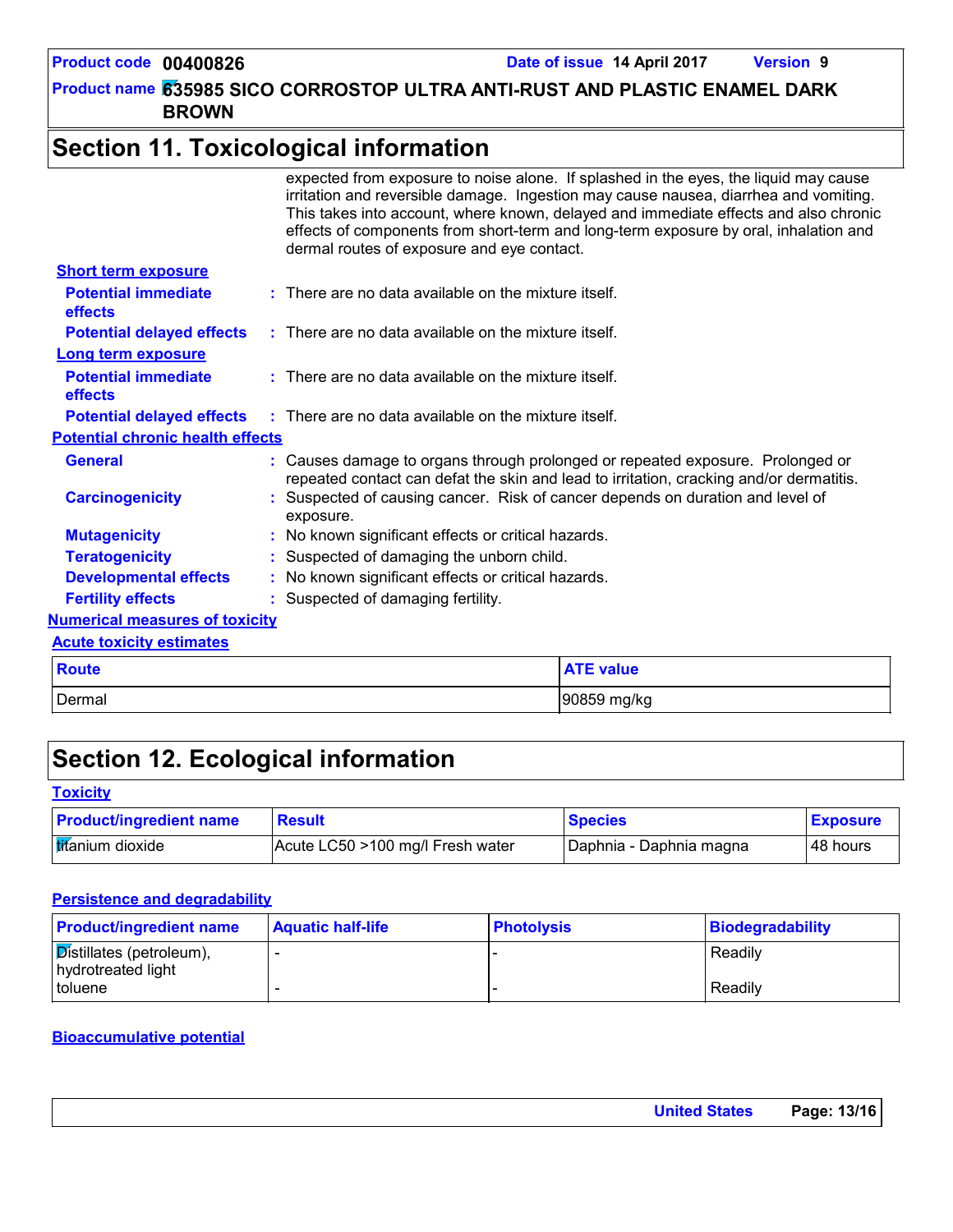## **Section 12. Ecological information**

| <b>Product/ingredient name</b>                                     | $LogP_{ow}$  | <b>BCF</b>   | <b>Potential</b> |  |
|--------------------------------------------------------------------|--------------|--------------|------------------|--|
| Stoddard solvent<br>Distillates (petroleum),<br>hydrotreated light | 3.16 to 7.06 | 159          | high<br>low      |  |
| 2-butanone oxime<br>toluene                                        | 0.63<br>2.73 | 5.01<br>8.32 | low<br>low       |  |

### **Mobility in soil**

**Soil/water partition coefficient (K**<sub>oc</sub>)

**:** Not available.

## **Section 13. Disposal considerations**

| <b>Disposal methods</b> | : The generation of waste should be avoided or minimized wherever possible. Disposal<br>of this product, solutions and any by-products should at all times comply with the<br>requirements of environmental protection and waste disposal legislation and any<br>regional local authority requirements. Dispose of surplus and non-recyclable products<br>via a licensed waste disposal contractor. Waste should not be disposed of untreated to<br>the sewer unless fully compliant with the requirements of all authorities with jurisdiction.<br>Waste packaging should be recycled. Incineration or landfill should only be considered<br>when recycling is not feasible. This material and its container must be disposed of in a<br>safe way. Care should be taken when handling emptied containers that have not been<br>cleaned or rinsed out. Empty containers or liners may retain some product residues.<br>Vapor from product residues may create a highly flammable or explosive atmosphere<br>inside the container. Do not cut, weld or grind used containers unless they have been<br>cleaned thoroughly internally. Avoid dispersal of spilled material and runoff and contact |
|-------------------------|------------------------------------------------------------------------------------------------------------------------------------------------------------------------------------------------------------------------------------------------------------------------------------------------------------------------------------------------------------------------------------------------------------------------------------------------------------------------------------------------------------------------------------------------------------------------------------------------------------------------------------------------------------------------------------------------------------------------------------------------------------------------------------------------------------------------------------------------------------------------------------------------------------------------------------------------------------------------------------------------------------------------------------------------------------------------------------------------------------------------------------------------------------------------------------------------|
|                         | with soil, waterways, drains and sewers.                                                                                                                                                                                                                                                                                                                                                                                                                                                                                                                                                                                                                                                                                                                                                                                                                                                                                                                                                                                                                                                                                                                                                       |

**Disposal should be in accordance with applicable regional, national and local laws and regulations. Refer to Section 7: HANDLING AND STORAGE and Section 8: EXPOSURE CONTROLS/PERSONAL PROTECTION for additional handling information and protection of employees. Section 6. Accidental release measures**

|                                                      | <b>DOT</b>      | <b>IMDG</b>     | <b>IATA</b>     |
|------------------------------------------------------|-----------------|-----------------|-----------------|
| <b>UN number</b>                                     | <b>UN1263</b>   | <b>UN1263</b>   | UN1263          |
| <b>UN proper shipping</b><br>name                    | <b>PAINT</b>    | <b>PAINT</b>    | <b>PAINT</b>    |
| <b>Transport hazard class 3</b><br>(e <sub>s</sub> ) |                 | 3               | 3               |
| <b>Packing group</b>                                 | $\mathbf{III}$  | $\mathbf{III}$  | III             |
| <b>Environmental hazards</b>                         | No.             | No.             | No.             |
| <b>Marine pollutant</b><br><b>substances</b>         | Not applicable. | Not applicable. | Not applicable. |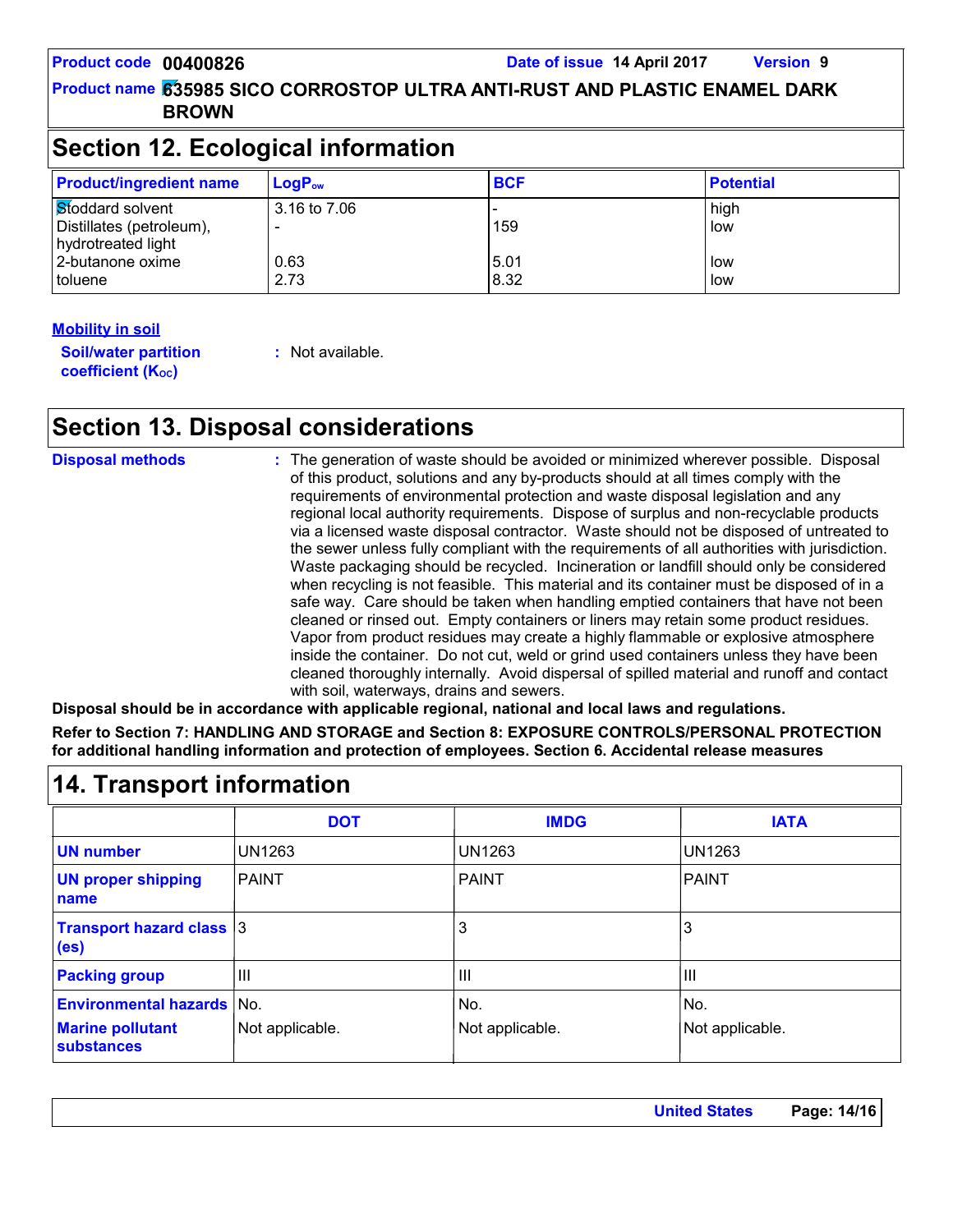## **14. Transport information**

#### **Additional information** This product may be re-classified as "Combustible Liquid," unless transported by vessel or aircraft. **:** Non-bulk packages (less than or equal to 119 gal) of combustible liquids are not regulated as hazardous materials. The marine pollutant mark is not required when transported in sizes of ≤5 L or ≤5 kg. **: DOT IMDG IATA :** The environmentally hazardous substance mark may appear if required by other transportation regulations.

**Special precautions for user Transport within user's premises:** always transport in closed containers that are **:** upright and secure. Ensure that persons transporting the product know what to do in the event of an accident or spillage.

## **Section 15. Regulatory information**

#### **United States**

**United States inventory (TSCA 8b) :** All components are listed or exempted.

#### **SARA 302/304**

**SARA 304 RQ :** Not applicable.

**Composition/information on ingredients**

No products were found.

#### **SARA 311/312**

**Classification :** Fire hazard

Immediate (acute) health hazard Delayed (chronic) health hazard

#### **Composition/information on ingredients**

| <b>Name</b>                                    | <b>Fire</b><br>hazard | <b>Sudden</b><br><b>release of</b><br>pressure | <b>Reactive</b> | <b>Immediate</b><br>(acute)<br>health<br>hazard | <b>Delayed</b><br>(chronic)<br>health<br>hazard |
|------------------------------------------------|-----------------------|------------------------------------------------|-----------------|-------------------------------------------------|-------------------------------------------------|
| Stoddard solvent                               | Yes.                  | No.                                            | No.             | Yes.                                            | Yes.                                            |
| Solvent naphtha (petroleum), medium<br>aliph.  | Yes.                  | No.                                            | No.             | Yes.                                            | Yes.                                            |
| carbon black, respirable powder                | Yes.                  | No.                                            | No.             | No.                                             | Yes.                                            |
| Solvent naphtha (petroleum), light<br>aromatic | Yes.                  | No.                                            | No.             | Yes.                                            | No.                                             |
| titanium dioxide                               | No.                   | No.                                            | No.             | No.                                             | Yes.                                            |
| 2-butanone oxime                               | Yes.                  | No.                                            | No.             | Yes.                                            | Yes.                                            |
| 2-ethylhexanoic acid, zirconium salt           | Yes.                  | No.                                            | No.             | No.                                             | Yes.                                            |
| toluene                                        | Yes.                  | No.                                            | No.             | Yes.                                            | Yes.                                            |
| cobalt bis(2-ethylhexanoate)                   | No.                   | No.                                            | No.             | Yes.                                            | Yes.                                            |

#### **SARA 313**

#### **Chemical name**

**Supplier notification**

**:** cobalt bis(2-ethylhexanoate) 136-52-7 0.1 - 1

**CAS number Concentration**